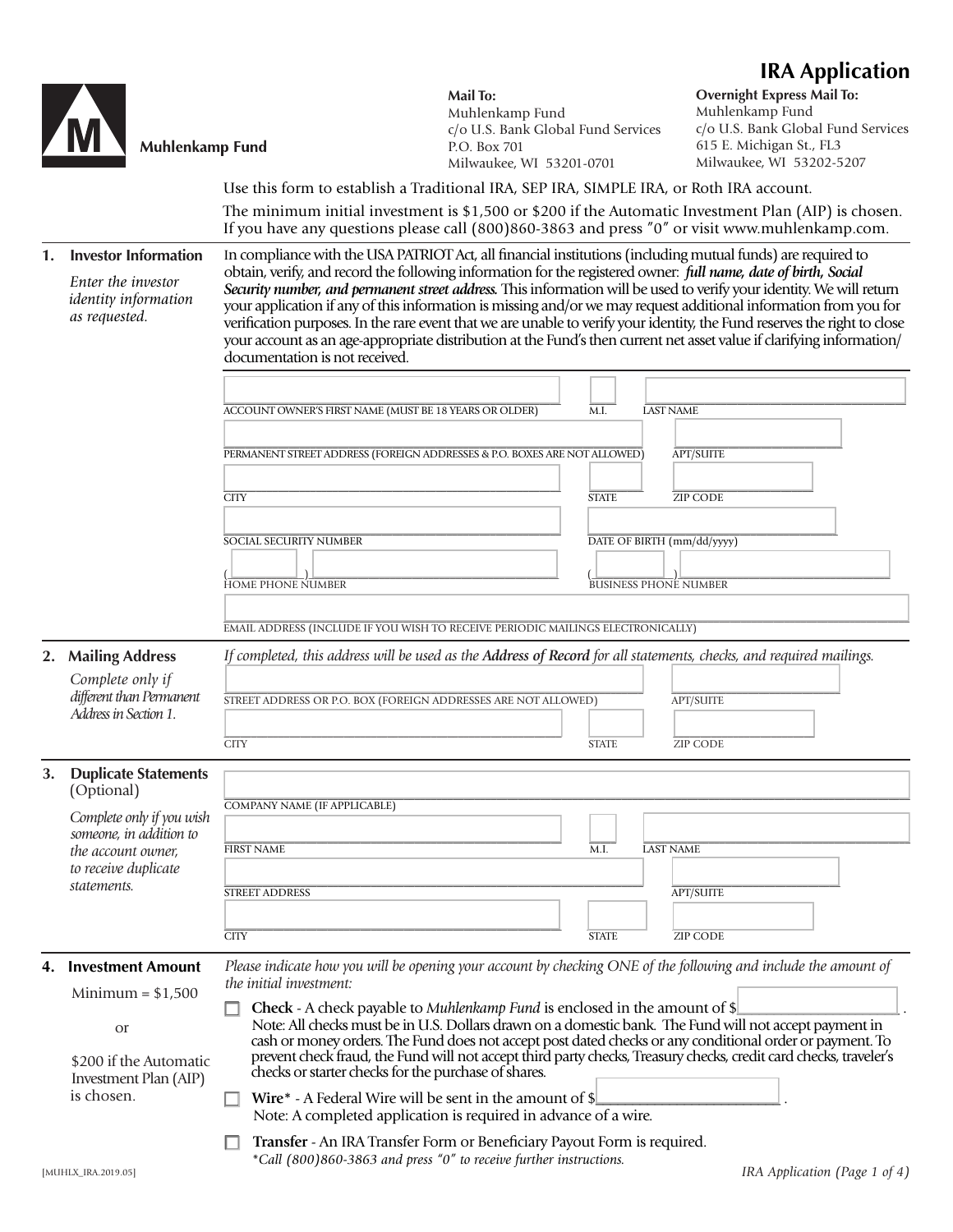| 5.                                                                                                                                                                                                                                                  | <b>Type of IRA</b>                                                                                                  |                                                                                                                                                                                  | <b>Traditional IRA Account</b>                                                                                                                                                                                                         |  |  |  |
|-----------------------------------------------------------------------------------------------------------------------------------------------------------------------------------------------------------------------------------------------------|---------------------------------------------------------------------------------------------------------------------|----------------------------------------------------------------------------------------------------------------------------------------------------------------------------------|----------------------------------------------------------------------------------------------------------------------------------------------------------------------------------------------------------------------------------------|--|--|--|
|                                                                                                                                                                                                                                                     | Choose ONE of the<br>following account types                                                                        |                                                                                                                                                                                  | For tax year                                                                                                                                                                                                                           |  |  |  |
|                                                                                                                                                                                                                                                     |                                                                                                                     |                                                                                                                                                                                  | IRA to IRA Transfer (please complete IRA Transfer Form)                                                                                                                                                                                |  |  |  |
|                                                                                                                                                                                                                                                     | and indicate how it                                                                                                 |                                                                                                                                                                                  | Rollover from (shareholder had receipt of funds)                                                                                                                                                                                       |  |  |  |
|                                                                                                                                                                                                                                                     | is/was funded.                                                                                                      |                                                                                                                                                                                  | Inherited IRA -<br>NAME OF DECEDENT<br><b>DATE OF DEATH</b><br><b>DATE OF BIRTH</b>                                                                                                                                                    |  |  |  |
|                                                                                                                                                                                                                                                     | If no tax year is<br>indicated, we will                                                                             |                                                                                                                                                                                  | <b>IRA Rollover Account</b>                                                                                                                                                                                                            |  |  |  |
|                                                                                                                                                                                                                                                     | assume it is for the                                                                                                |                                                                                                                                                                                  | Rollover IRA to Rollover IRA                                                                                                                                                                                                           |  |  |  |
|                                                                                                                                                                                                                                                     | current tax year.                                                                                                   |                                                                                                                                                                                  | Direct Rollover from qualified plan - complete any additional form(s) required by your Plan Administrator.                                                                                                                             |  |  |  |
|                                                                                                                                                                                                                                                     | Refer to the IRA                                                                                                    |                                                                                                                                                                                  | Please check the type of qualified plan:                                                                                                                                                                                               |  |  |  |
|                                                                                                                                                                                                                                                     | Disclosure Statement for<br>eligibility requirements                                                                |                                                                                                                                                                                  | $\Box$ Corporate $\Box$ Pension $\Box$ Profit Sharing Plan $\Box$ 401(k) $\Box$ 403(b) $\Box$ Other                                                                                                                                    |  |  |  |
|                                                                                                                                                                                                                                                     | and contribution limits.                                                                                            |                                                                                                                                                                                  | <b>ROTH IRA Account</b>                                                                                                                                                                                                                |  |  |  |
|                                                                                                                                                                                                                                                     |                                                                                                                     |                                                                                                                                                                                  | For tax year                                                                                                                                                                                                                           |  |  |  |
|                                                                                                                                                                                                                                                     |                                                                                                                     |                                                                                                                                                                                  | Roth IRA to Roth IRA Transfer (please complete IRA Transfer Form)                                                                                                                                                                      |  |  |  |
|                                                                                                                                                                                                                                                     |                                                                                                                     |                                                                                                                                                                                  | my Traditional IRA was converted to Roth IRA.<br>Traditional IRA conversion to Roth IRA - In<br><b>YEAROFCONVERSION</b>                                                                                                                |  |  |  |
|                                                                                                                                                                                                                                                     |                                                                                                                     |                                                                                                                                                                                  | Rollover from Roth IRA (shareholder had receipt of funds)                                                                                                                                                                              |  |  |  |
|                                                                                                                                                                                                                                                     |                                                                                                                     |                                                                                                                                                                                  | Inherited Roth IRA -<br>□                                                                                                                                                                                                              |  |  |  |
|                                                                                                                                                                                                                                                     |                                                                                                                     |                                                                                                                                                                                  | NAME OF DECEDENT<br><b>DATE OF DEATH</b><br><b>DATE OF BIRTH</b>                                                                                                                                                                       |  |  |  |
|                                                                                                                                                                                                                                                     |                                                                                                                     |                                                                                                                                                                                  | SEP (Simplified Employee Pension Plan) - Each employee must complete an IRA Application and<br>keep a copy of IRS Form 5305-SEP for their records. (Available at www.irs.gov)                                                          |  |  |  |
|                                                                                                                                                                                                                                                     |                                                                                                                     |                                                                                                                                                                                  | Contribution                                                                                                                                                                                                                           |  |  |  |
|                                                                                                                                                                                                                                                     | Transfer from another SEP IRA Account                                                                               |                                                                                                                                                                                  |                                                                                                                                                                                                                                        |  |  |  |
|                                                                                                                                                                                                                                                     |                                                                                                                     | Rollover (shareholder had receipt of funds)                                                                                                                                      |                                                                                                                                                                                                                                        |  |  |  |
|                                                                                                                                                                                                                                                     |                                                                                                                     |                                                                                                                                                                                  | <b>SIMPLE IRA</b> - Be sure to complete employer information below. Keep a copy of IRS Forms 5305-SA                                                                                                                                   |  |  |  |
|                                                                                                                                                                                                                                                     |                                                                                                                     |                                                                                                                                                                                  | and 5304-SIMPLE for your records. (Available at www.irs.gov)                                                                                                                                                                           |  |  |  |
|                                                                                                                                                                                                                                                     |                                                                                                                     | Contribution                                                                                                                                                                     |                                                                                                                                                                                                                                        |  |  |  |
|                                                                                                                                                                                                                                                     |                                                                                                                     | Transfer from another SIMPLE IRA Account                                                                                                                                         |                                                                                                                                                                                                                                        |  |  |  |
| Rollover (shareholder had receipt of funds)                                                                                                                                                                                                         |                                                                                                                     |                                                                                                                                                                                  |                                                                                                                                                                                                                                        |  |  |  |
|                                                                                                                                                                                                                                                     |                                                                                                                     | For SIMPLE IRA Plans only - Complete Employer Information below :                                                                                                                |                                                                                                                                                                                                                                        |  |  |  |
|                                                                                                                                                                                                                                                     |                                                                                                                     |                                                                                                                                                                                  |                                                                                                                                                                                                                                        |  |  |  |
|                                                                                                                                                                                                                                                     |                                                                                                                     | <b>EMPLOYER (COMPANY) NAME</b>                                                                                                                                                   |                                                                                                                                                                                                                                        |  |  |  |
|                                                                                                                                                                                                                                                     |                                                                                                                     |                                                                                                                                                                                  |                                                                                                                                                                                                                                        |  |  |  |
|                                                                                                                                                                                                                                                     |                                                                                                                     |                                                                                                                                                                                  | <b>EMPLOYER STREET ADDRESS</b><br><b>APT/SUITE</b>                                                                                                                                                                                     |  |  |  |
|                                                                                                                                                                                                                                                     |                                                                                                                     |                                                                                                                                                                                  |                                                                                                                                                                                                                                        |  |  |  |
|                                                                                                                                                                                                                                                     |                                                                                                                     |                                                                                                                                                                                  | <b>CITY</b><br><b>STATE</b><br><b>ZIP CODE</b>                                                                                                                                                                                         |  |  |  |
|                                                                                                                                                                                                                                                     |                                                                                                                     |                                                                                                                                                                                  |                                                                                                                                                                                                                                        |  |  |  |
|                                                                                                                                                                                                                                                     |                                                                                                                     |                                                                                                                                                                                  | EMPLOYER CONTACT BUSINESS PHONE NUMBER<br><b>EMPLOYER CONTACT NAME</b>                                                                                                                                                                 |  |  |  |
| 6.                                                                                                                                                                                                                                                  | <b>Automatic Investment</b><br>Plan (Optional)                                                                      |                                                                                                                                                                                  | The AIP allows you to automatically have funds transferred from your bank checking or savings account into your<br>Muhlenkamp Fund account on a regular basis. AIP payments are reported as current year contributions. There is a fee |  |  |  |
|                                                                                                                                                                                                                                                     | Please attach a voided<br>check or a preprinted<br>savings deposit slip to<br>Section 8.<br>Your signed application |                                                                                                                                                                                  | (assessed by redeeming shares from your account) if the automatic purchase cannot be made due to insufficient funds,                                                                                                                   |  |  |  |
|                                                                                                                                                                                                                                                     |                                                                                                                     | stop payment, or for any other reason. Participation in the plan will be terminated upon redemption of all shares.                                                               |                                                                                                                                                                                                                                        |  |  |  |
|                                                                                                                                                                                                                                                     |                                                                                                                     | Note: A program of regular investing cannot assure a profit or protect against a loss in a declining market.                                                                     |                                                                                                                                                                                                                                        |  |  |  |
|                                                                                                                                                                                                                                                     |                                                                                                                     |                                                                                                                                                                                  | <b>MONTH TO BEGIN</b><br>YEAR TO BEGIN                                                                                                                                                                                                 |  |  |  |
|                                                                                                                                                                                                                                                     | must be received at least                                                                                           | <b>AMOUNT PER PAYMENT - \$</b><br>(Minimum \$50 per transaction)<br>PAYMENT FREQUENCY - Please check ONE of the following payment frequencies and indicate the day of the month: |                                                                                                                                                                                                                                        |  |  |  |
|                                                                                                                                                                                                                                                     | 15 calendar days prior to<br>the initial transaction.                                                               |                                                                                                                                                                                  |                                                                                                                                                                                                                                        |  |  |  |
| <b>Once a month on the</b><br>We are unable to draft<br>or credit your account<br>Twice* a month on the<br>, and<br>via ACH if it is a mutual<br>fund or pass-through<br>Three $*$ times a month on the $\Box$<br>("further credit to")<br>account. |                                                                                                                     |                                                                                                                                                                                  |                                                                                                                                                                                                                                        |  |  |  |
|                                                                                                                                                                                                                                                     |                                                                                                                     |                                                                                                                                                                                  |                                                                                                                                                                                                                                        |  |  |  |
|                                                                                                                                                                                                                                                     |                                                                                                                     | and                                                                                                                                                                              |                                                                                                                                                                                                                                        |  |  |  |
|                                                                                                                                                                                                                                                     |                                                                                                                     |                                                                                                                                                                                  | Four <sup>*</sup> times a month on the<br>and                                                                                                                                                                                          |  |  |  |
|                                                                                                                                                                                                                                                     |                                                                                                                     |                                                                                                                                                                                  | *It is required that you allow seven days between each investment date.                                                                                                                                                                |  |  |  |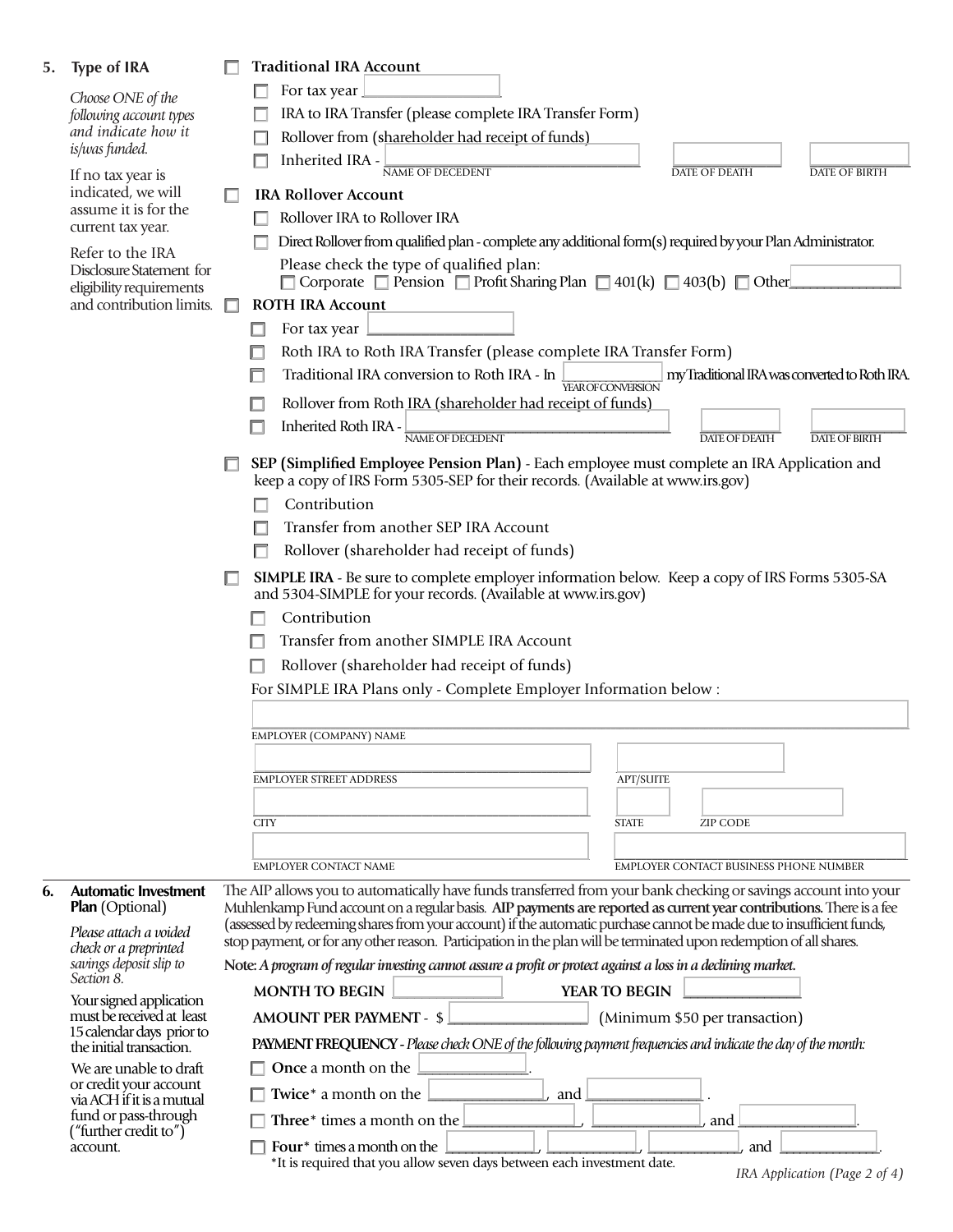| 7.                                                                                                                                                                | <b>Phone Access / Online</b><br><b>Account Access</b>                                                                                                                                                                                                    | Decline:<br>I decline Phone Access and Online Account Access for Redemptions and Purchases at this time.*                                                                                                                                                                                                                                                                                                                                                                                                                                                                                     |               |  |  |  |
|-------------------------------------------------------------------------------------------------------------------------------------------------------------------|----------------------------------------------------------------------------------------------------------------------------------------------------------------------------------------------------------------------------------------------------------|-----------------------------------------------------------------------------------------------------------------------------------------------------------------------------------------------------------------------------------------------------------------------------------------------------------------------------------------------------------------------------------------------------------------------------------------------------------------------------------------------------------------------------------------------------------------------------------------------|---------------|--|--|--|
|                                                                                                                                                                   | Select the option(s) you<br>wish to accept/decline.                                                                                                                                                                                                      | <b>Accept</b> (Bank information not needed):<br>I accept Phone Access and Online Account Access** for Redemptions with proceeds<br>mailed to my Address of Record.                                                                                                                                                                                                                                                                                                                                                                                                                            |               |  |  |  |
|                                                                                                                                                                   | After your account has been<br>established, you can visit<br>"Our Mutual Fund" at<br>www.muhlenkamp.com<br>and select "Account Access"<br>to log in and request that<br>your account statements<br>and/or tax forms be<br>delivered electronically.      | Accept (Bank information MUST be provided in Section 8 to enable the features below):<br>I accept Phone Access and Online Account Access** for Redemptions with proceeds sent via ACH.*<br>I accept Phone Access and Online Account Access** for Redemptions with proceeds sent via Wire Transfer.<br>$(A $15.00$ charge for each wire transfer)*<br>I accept Phone Access and Online Account Access** for Purchases via ACH<br>(Minimum purchase amount is $$50.00$ )*<br>*Should you wish to add/change the options at a later date, a signature guarantee may be required. Please refer to |               |  |  |  |
|                                                                                                                                                                   |                                                                                                                                                                                                                                                          | the Prospectus or call (800)860-3863 for more information.<br>** Online Account Access users also need to create a User ID and establish a Password at www.muhlenkamp.com.                                                                                                                                                                                                                                                                                                                                                                                                                    |               |  |  |  |
| 8.                                                                                                                                                                | <b>Bank Information</b>                                                                                                                                                                                                                                  | Contact your financial institution to determine if it participates in the Automated Clearing House system (ACH).                                                                                                                                                                                                                                                                                                                                                                                                                                                                              |               |  |  |  |
|                                                                                                                                                                   | If you have selected an<br>automatic investment plan<br>(AIP), wire redemptions,<br>ACH purchases or<br>redemptions, or cash<br>distributions, a voided bank<br>check or preprinted savings<br>deposit slip (not a counter<br>deposit slip) is required. | PLEASE TAPE TO THIS SPACE A<br><b>VOIDED CHECK OR A PREPRINTED</b><br><b>SAVINGS DEPOSIT SLIP</b>                                                                                                                                                                                                                                                                                                                                                                                                                                                                                             |               |  |  |  |
|                                                                                                                                                                   | We are unable to debit<br>or credit mutual fund or<br>pass-through accounts.                                                                                                                                                                             |                                                                                                                                                                                                                                                                                                                                                                                                                                                                                                                                                                                               |               |  |  |  |
|                                                                                                                                                                   | 9. Beneficiary<br><b>Designation</b>                                                                                                                                                                                                                     | Please enclose a separate sheet of paper with the information requested below if you need more space or wish to list additional<br>beneficiaries. If no percentage is indicated, the beneficiaries will share equally. If any of your beneficiaries die before you, the<br>deceased beneficiary's share will be reallocated among the surviving beneficiaries on a pro-rata basis unless otherwise specified.<br>I hereby revoke all my prior Designations of Beneficiary and designate the following as my Beneficiary(ies) under                                                            |               |  |  |  |
| this Individual Retirement Account (IRA):<br>Primary Beneficiary(ies). In the event of my death, pay my IRA balance to the primary beneficiary(ies) listed below: |                                                                                                                                                                                                                                                          |                                                                                                                                                                                                                                                                                                                                                                                                                                                                                                                                                                                               |               |  |  |  |
|                                                                                                                                                                   | <b>NAME</b>                                                                                                                                                                                                                                              | SSN<br>DATE OF BIRTH (mm/dd/yyyy)<br><b>RELATIONSHIP</b><br><b>ADDRESS</b>                                                                                                                                                                                                                                                                                                                                                                                                                                                                                                                    | $\frac{0}{0}$ |  |  |  |
|                                                                                                                                                                   |                                                                                                                                                                                                                                                          |                                                                                                                                                                                                                                                                                                                                                                                                                                                                                                                                                                                               |               |  |  |  |
|                                                                                                                                                                   |                                                                                                                                                                                                                                                          |                                                                                                                                                                                                                                                                                                                                                                                                                                                                                                                                                                                               |               |  |  |  |
|                                                                                                                                                                   |                                                                                                                                                                                                                                                          |                                                                                                                                                                                                                                                                                                                                                                                                                                                                                                                                                                                               |               |  |  |  |
|                                                                                                                                                                   |                                                                                                                                                                                                                                                          |                                                                                                                                                                                                                                                                                                                                                                                                                                                                                                                                                                                               |               |  |  |  |
|                                                                                                                                                                   |                                                                                                                                                                                                                                                          |                                                                                                                                                                                                                                                                                                                                                                                                                                                                                                                                                                                               |               |  |  |  |
| Contingent Beneficiary(ies). If all of the primary beneficiary(ies) die before me, pay my IRA balance to the following contingent beneficiary(ies):               |                                                                                                                                                                                                                                                          |                                                                                                                                                                                                                                                                                                                                                                                                                                                                                                                                                                                               |               |  |  |  |
|                                                                                                                                                                   |                                                                                                                                                                                                                                                          |                                                                                                                                                                                                                                                                                                                                                                                                                                                                                                                                                                                               |               |  |  |  |
|                                                                                                                                                                   |                                                                                                                                                                                                                                                          |                                                                                                                                                                                                                                                                                                                                                                                                                                                                                                                                                                                               |               |  |  |  |
|                                                                                                                                                                   |                                                                                                                                                                                                                                                          |                                                                                                                                                                                                                                                                                                                                                                                                                                                                                                                                                                                               |               |  |  |  |
|                                                                                                                                                                   |                                                                                                                                                                                                                                                          |                                                                                                                                                                                                                                                                                                                                                                                                                                                                                                                                                                                               |               |  |  |  |
|                                                                                                                                                                   |                                                                                                                                                                                                                                                          | Spousal Consent: (Complete only if required by your state's law.) If you name someone other than or in addition to your spouse as primary<br>beneficiary and reside in a community or marital property state, including AZ, CA, ID, LA, NV, NM, TX, WA, and WI, your spouse must                                                                                                                                                                                                                                                                                                              |               |  |  |  |
|                                                                                                                                                                   |                                                                                                                                                                                                                                                          | consent by signing below. Please consult your own legal adviser.                                                                                                                                                                                                                                                                                                                                                                                                                                                                                                                              |               |  |  |  |

**Example 20 Please sign here after printing form.** The same of the same printing form and the same of the same of the same of the same of the same of the same of the same of the same of the same of the same of the same of

SIGNATURE OF SPOUSE DATE (mm/dd/yyyy)